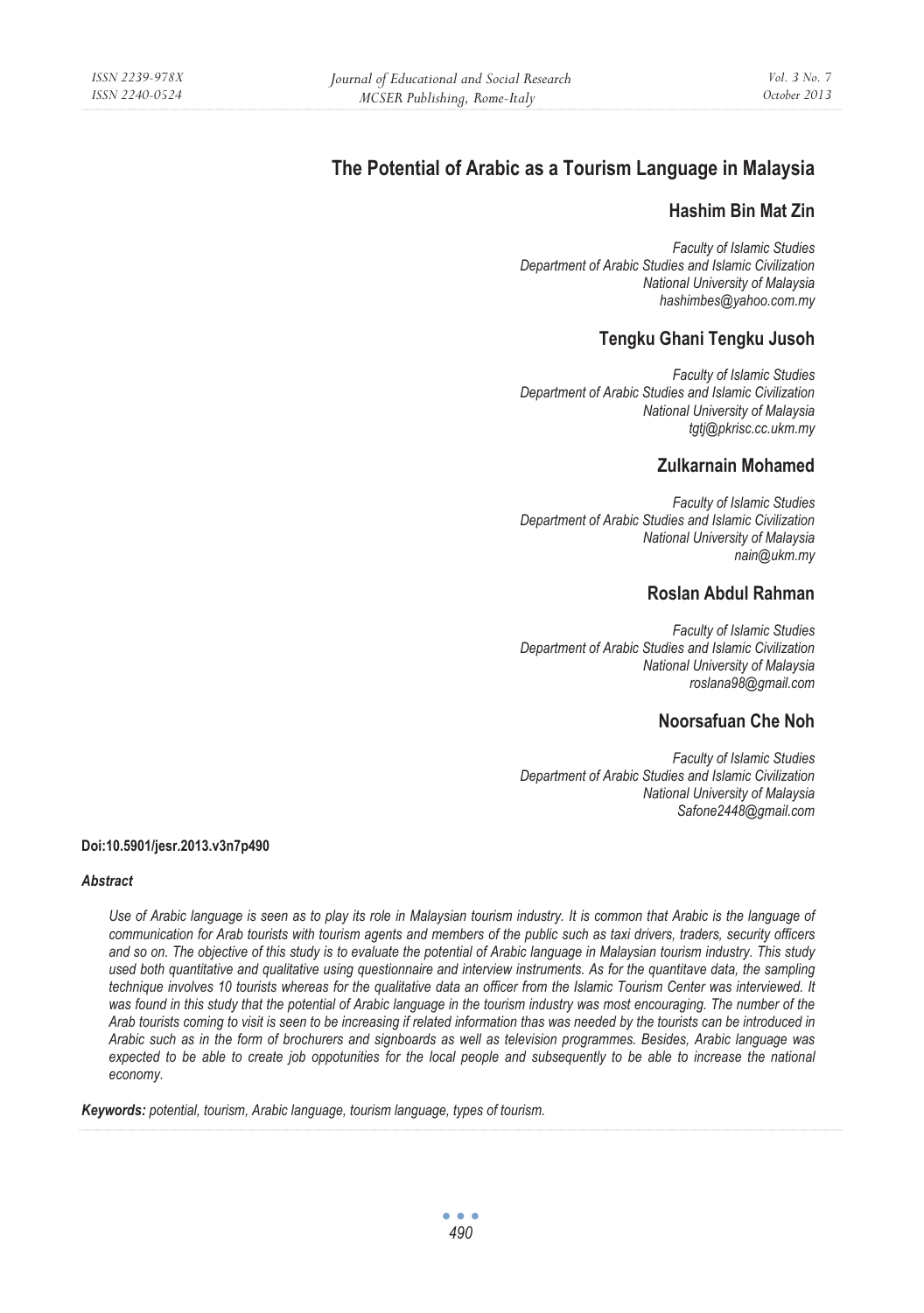#### **1. Introduction**

Language is a medium to spread information. The use of Arabic language in tourism sector seems to play an important role. It was used during communication, advertising, management and to spread information. Arabic language can be considered as a second language for certain population in Malaysia. Any second language learning was eventually to achieve proficiency in using that language practically. Linguist from this group considered second language as a tool, and important tool to help us to achieve many objectives or to get successful in our career (Zulkifley, 2000). Effective communication method was very important in boosting the market value of any tourist guide and individual or those who were involved, as well as interesting advertisement that will increase the number of Arab tourist to Malaysia. Proficiency in using Arabic language will eventually helps in terms of promoting the history, culture and heritage of any tourism spot. It will also contribute to the growth of tourism industry in any nation. Apart from that, a comprehensive and strategic management method as well as effective information delivery will lead to positive impact on increasing the quantity of tourists from the Middle East.

This can be proven with a statistic from the ministry of tourism where there are only 245,302 Arab tourist in the year 2007 but for the year 2008, the number increased to 264,338. The number continuously increased to more than 248,890 tourists in the year 2009. According to Badaruddin (2008) certain people predict that tourism sectors wills always develop and will last for eternity. Many predict that the number of foreign tourist will keep on increasing.

In order to meet the expectation and the hope of the Malaysian government, this study can become a measure stick to the factors that lead to the increase of tourist from West Asia especially to Malaysia. It is because of the potential and the role of Arabic language itself in tourism industry in Malaysia. It covers the aspects of the usage of Arabic language among tourist guides, personnels at the tourism center's counters, public departments and public universities as well as private universities. This study utilized both the questionnaires and interview method. The related literature review shows that Arabic language play an important role in tourism sectors, creating job opportunities and contribute the national economic growth. As stated by Ahmad Shuib & Noor Aziz (1989) there are five main benefits from the development of tourism industry that is, contributed to national balance of payments, the development of non industrial area, creating job opportunities, increasing the revenue to the whole economy through impact multipliers and helps social growth.

### **2. Statement of Problems**

There were previous studies about the potential of communicational Arabic language as a language of tourism that contribute to tourism sectors and local communities in the aspects of socio economy and culture. Findings by Kurt et al (2012) stated that the improvement in working skills and customer communication will contribute to the increasing number of the tourists. There were so many problems and difficulties in tourism management due to the lack of observation from those involved parties in taking actions to find the solutions.

According to the statistic by the Malaysian Ministry of Tourism, there have been an increasing numbers of Arab tourists to Malaysia from year to year. This matter is due to the 9-11 tragedy that leads more Arab tourists come to Malaysia. The data from the Malaysian ministry of tourism have shown that only 245,302 Arab tourists visited Malaysia in the year 2007. But for the year 2008, the figure changed to 264,338. For the year 2009, the figure increased to 284,890 although the data achieved only from January to October 2009 (the ministry stated that the data for November and December 2009 cannot be access due to technical problems). Ahmad Azmi (2009) in his article entitled *Marketing Malaysia To The Midddle East Tourist: Towards A Preferred Inter-Regional Destination estimated that as many as 35* million Arab tourists the the Middle East will come to Malaysia by the year 2020.

The presence of these Arab tourists clearly requires preparation and cooperation from all of us and the use of Arabic language must be improved however many from those who have to deal with Arab tourists are not be able to communicate in Arabic. Based on the information from the tourism guide and tourism centers, they were having problems in certain aspects such as having tourist guides that possess high proficiency in Arabic, tourism information in Arabic and last but not least the staff who are good in Arabic. Up until now, there are programmes related to tourism and exploration in public and private universities such as at UiTM, polytechnics and community college. However, the community college still did not put the Arabic modules in their programmes. Based on previous studies, such as by Lazim (2000) stated that the development of other languages such as Arabic was quite isolated and neglected and the Arabic lessons have become static and imbalanced. According to Nik Farhan (2002), students from Universiti Putra Malaysia (UPM) were still weak in Arabic morphology, although they were taking Bachelor Degree in Arabic Literature. Moreover, a study done by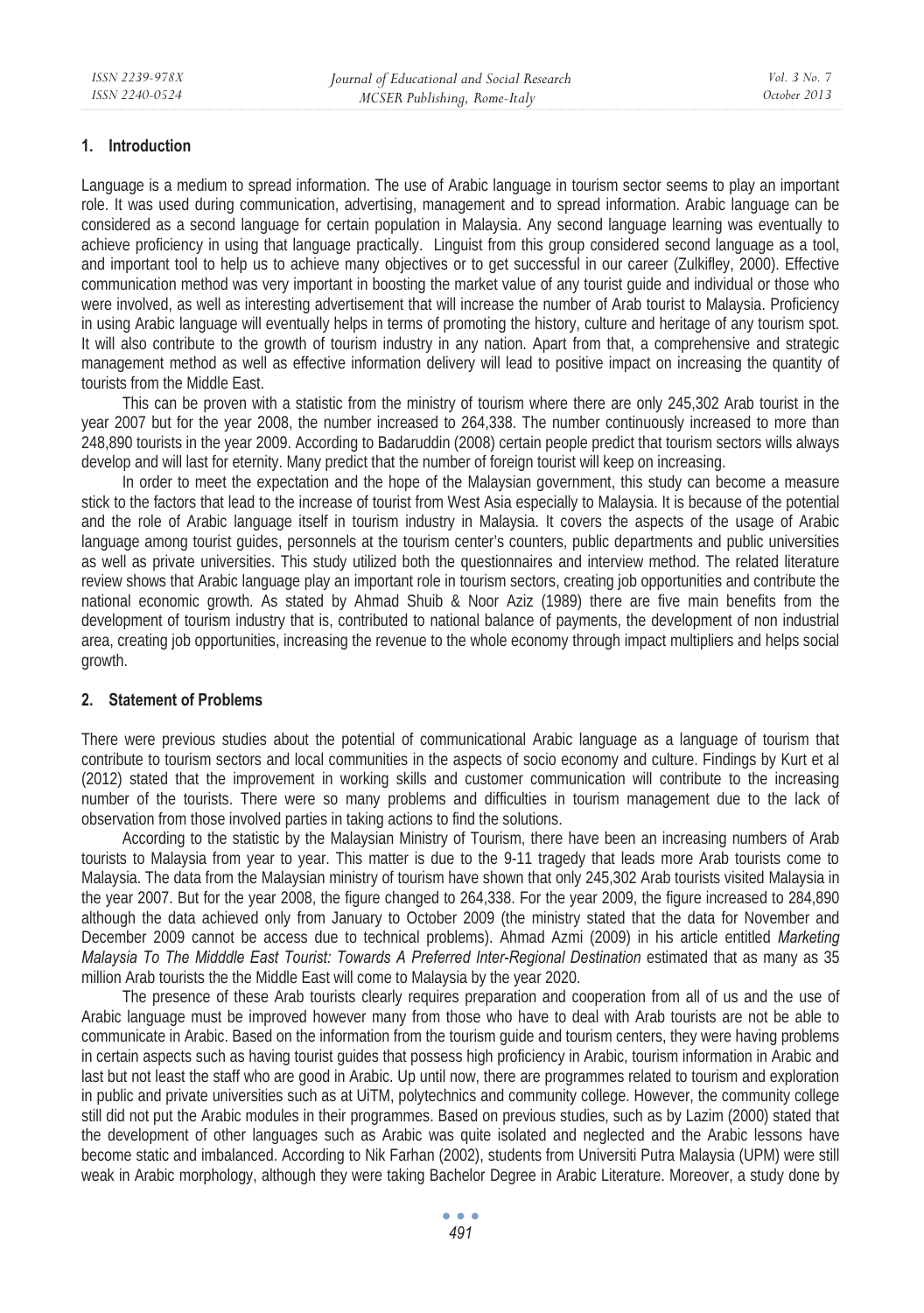| ISSN 2239-978X | Journal of Educational and Social Research | Vol. 3 No. 7 |
|----------------|--------------------------------------------|--------------|
| ISSN 2240-0524 | MCSER Publishing, Rome-Italy               | October 2013 |
|                |                                            |              |

Nurazan (2004) stated that the students from Sultan Zainal Abidin Islamic College (KUSZA) were having many obstacles affecting their Arabic lesson such as, low input environment, very short class lesson, unstable syllabus, lack of quality materials and so on. These situations contributed to the low level of Arabic proficiency whether from the aspect of speaking, reading and writing. This study will clarify the importance of focusing on Arabic language in tourism sectors in higher learning institutions that offered tourism and exploration related programmes.

Based on the statement of problems above it can be concluded that the number of Arab tourists visiting Malaysia should be improved by making effective planning in the aspect of Arabic language, providing suitable facilities and proper arrangement of related events. Because of that a study to identify the potential of Arabic language in Malaysia' tourism industry should be conducted. This study will explore deeper on the usage of Arabic language in related areas.

### **3. Previous Studies**

Past studies have been referred to ensure the validity and the originality of this study. There were many thesis and articles based on the study of Arabic language and its relation in tourism. However specific studies on the potential of Arabic language as a language of tourism have not been conducted so far. The previous studies were focusing on tourism centers, the importance of Arabic language and career prospects among students in higher learning institution and also teaching and learning Arabic for specific purposes.

A study on Malaysia Tourism Center (MTC) as the tourist information center has been conducted by Hazlin (2007) by looking at responses among travelling agencies. That particular study focussed on the role of MTC and the results have suggested a few measures for the improvement and the effectiveness of MTC as a tourist information centre. He have stressed out on the five aspects that need to be emphasized by any tourism centre which are strategic and suitable location, complete and detailed information, effective promotions, physical attraction and events as well as the services/facilities offered.

The next previous study based on a journal entitled *The Importance of Arabic Language in Malaysian Tourism Industry: Trend During 1999-2004* by Azman Che Mat, Azman Zakaria and Kamaruzaman Jusoff. Their article was published in the Journal of Canadian Social Science in 2009 and that particular journal discussed on the importance of Arabic language in tourism industry in Malaysia. This journal recorded that since the year 2000, the number of Arab tourists who have visited Malaysia have been increased to 156,000 and each tourist have spent about RM5, 000.00 per trip and it clearly shows the potential and the importance of Arabic language usage in Malaysian tourism sector. Moreover, the use of Arabic language specifically in tourism industry will become a big opportunity for Malaysia in terms of improving the tourism industry and boosting the economic growth.

Meanwhile an article entitled *The use of Arabic language in the communication among tourist guides towards promoting Malaysia* by Zalika Adam have been published in the year 2009. In this article, she has stressed out the aspect on the use of Arabic language as a medium language in promoting Malaysia among tourists from West Asia. This article explained clearly on the importance of Arabic language among future tourist guide to compete themselves in tourism sectors. They were considered as an agent or as a small ambassador in promoting Malaysia in the eyes of the world. Therefore related knowledge about Malaysia especially the historical facts that will be passed to the tourist guide must be parralled with the target needs thus following the specific guidelines.

Another study conducted by Lazim (2000) and he had already studied and analyzed about the needs of studying Arabic language apart from the need of stdying Arabic language for Islamic related studies. His findings showed that the purpose and the objective of Arabic language programmes in Malaysia only focussed on the need to understand and to apreciate the religion of Islam. Based on his study, he also found out that the purposes and the learning objectives are not parralled to the student's need and the learning and teaching approaches were not suitable with the bacis principal of the formation of syllabus and Arabic language teaching methodology as a second language.

In general, all the previous studies did not really focussed on the potential of Arabic language as a language of tourism as being proposed for this particular study. Therefore this study will emphasize on the potential of Arabic language as a language of tourism in Malaysia.

### **4. Purpose of Study**

 The main purpose of this study is to study about the potential of Arabic language usage in tourism industry and the related job opportunities especially in Malaysia.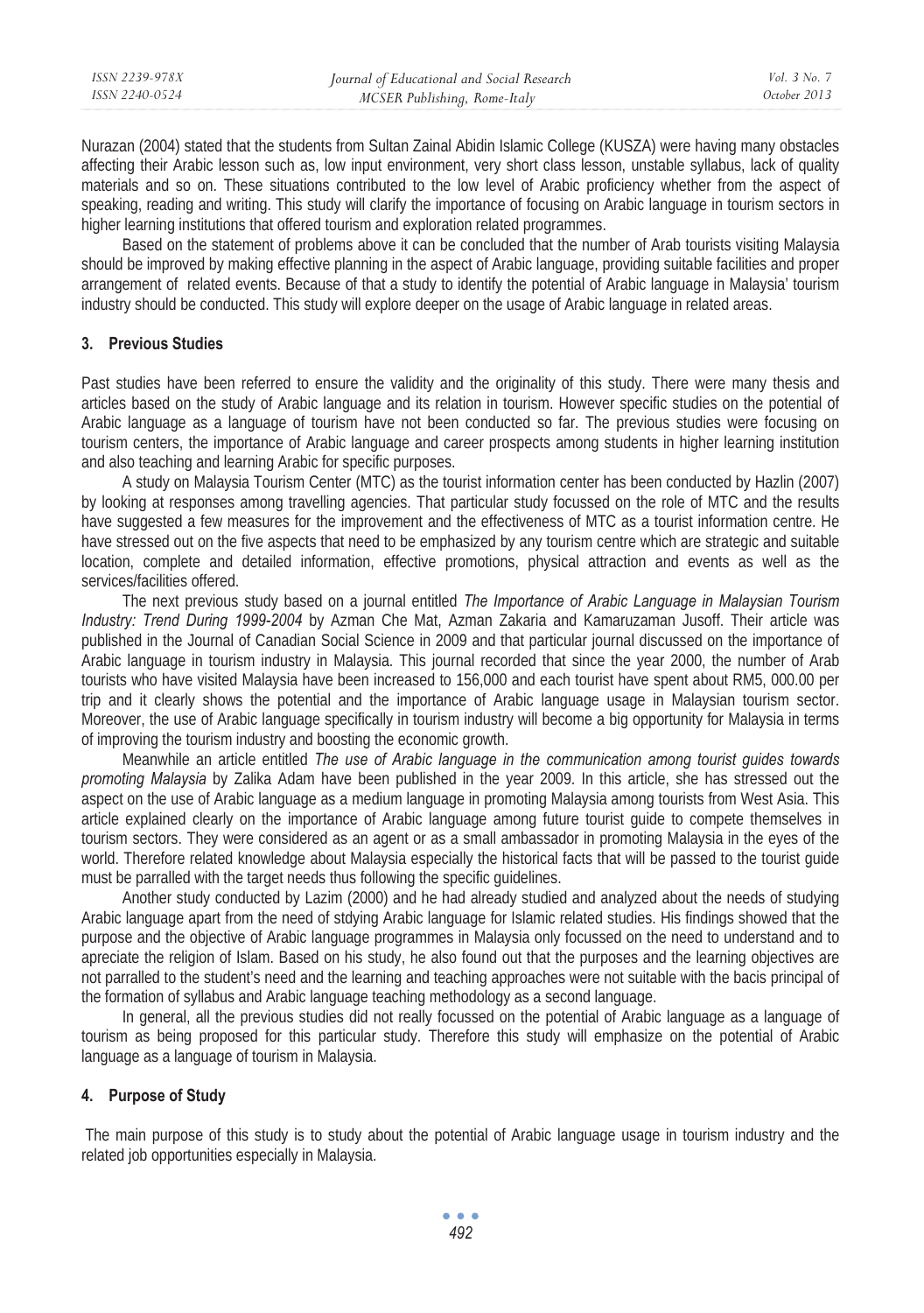### **5. Objective of Study**

This study has been conducted in order to fulfil the following objectives:

- i. To identify the needs on the use of Arabic language in the communication among individual or unit and department that was related to tourism.
- ii. To see the relationship between student's job opportunities when they possess good oral communication skills.
- iii. To propose the strategies that need to implemented in order to improve the communication skills for the enhancement of the tourism industry.

### **6. Research Methodology**

This study will only focussed on the use of Arabic language as an oral communication tools among tourists. The sample for this study consist of 10 Arabic tourist and the selection of the samples were made by purposive sampling, where a group of subject that possess a certain characteristic only then will be selected as respondent. According to Ahmad Sunawari (2009), purposive sampling is a chosen sample based on the desired criteria determined by the researcher in conjunction with the purpose and the objective of the study. For this study, the researchers have determined some of the following criteria against the respondent that later on will become a sample, these includes:

- i. 12 years of age and above.
- ii. Tourism that can be categorized as sustainable tourism, heritage tourism, environmental tourism, ethnic and cultural tourism and medical tourism. Therefore educational tourism is not listed in the sample of this study.
- iii. Stayed in Malaysia for at least three days or more.

In order to achieve the desired information the researchers have used the same type of question only however it was according to the different situations and places.

- 1. Do you have problems in oral communication when you are at the airport?
- 2. Do you have problems in oral communication when you are at the hotel (accomodation)?
- 3. Do you have problems in oral communication when you are dealing with the tourist guide?
- 4. Do you have problems in oral communication when you are dealing with the taxi driver?
- 5. Do you have problems in oral communication when you are at the market?

In addition, an officer from the *Islamic Tourism Centre* (ITC) was interviewed for the sake of this study. ITC was created to improve the Islamic tourism in Malaysia. The interview was a face-to-face interaction between the researcher and the respondent. The interview session was held in order to obtained information from the respondent orally (Chua 2006). The question that was asked in relation to this study is: What are the common problems faced by the Arab tourists when they are in Malaysia?

Due to the limitation of this preliminary study only one officer from ITC and only 10 Arabic tourists have been successfully interviewed.

### **7. Location of the Study**

This study has been conducted at the location mostly at the hotels around Kuala Lumpur. The researchers decided to choose the hotels around Kuala Lumpur due to the heavy population of Arab tourists around the particular area.

### **8. Findings of Study**

The findings have been categorized into several situations and settings such as at the airports, hotels, dealing with tourist guide and taxi drivers and also at the market:

Airport: The data showed that 70% of the respondents were having communication problems at the airport. 30% of the respondents admitted that they were not having any problems in communication at the airport.

Hotel (accommodation): The data analysis indicated that 80% of the respondents reported that they were having communication problem when they are at the hotels as compared to 20% of the respondents that did not have communication problem.

Tourist Guide: Based on the findings, it clearly showed that 80% of the respondents claimed that they were having some sort of communication problems while dealing with the tourist guide and the rest 20% of the respondents seemed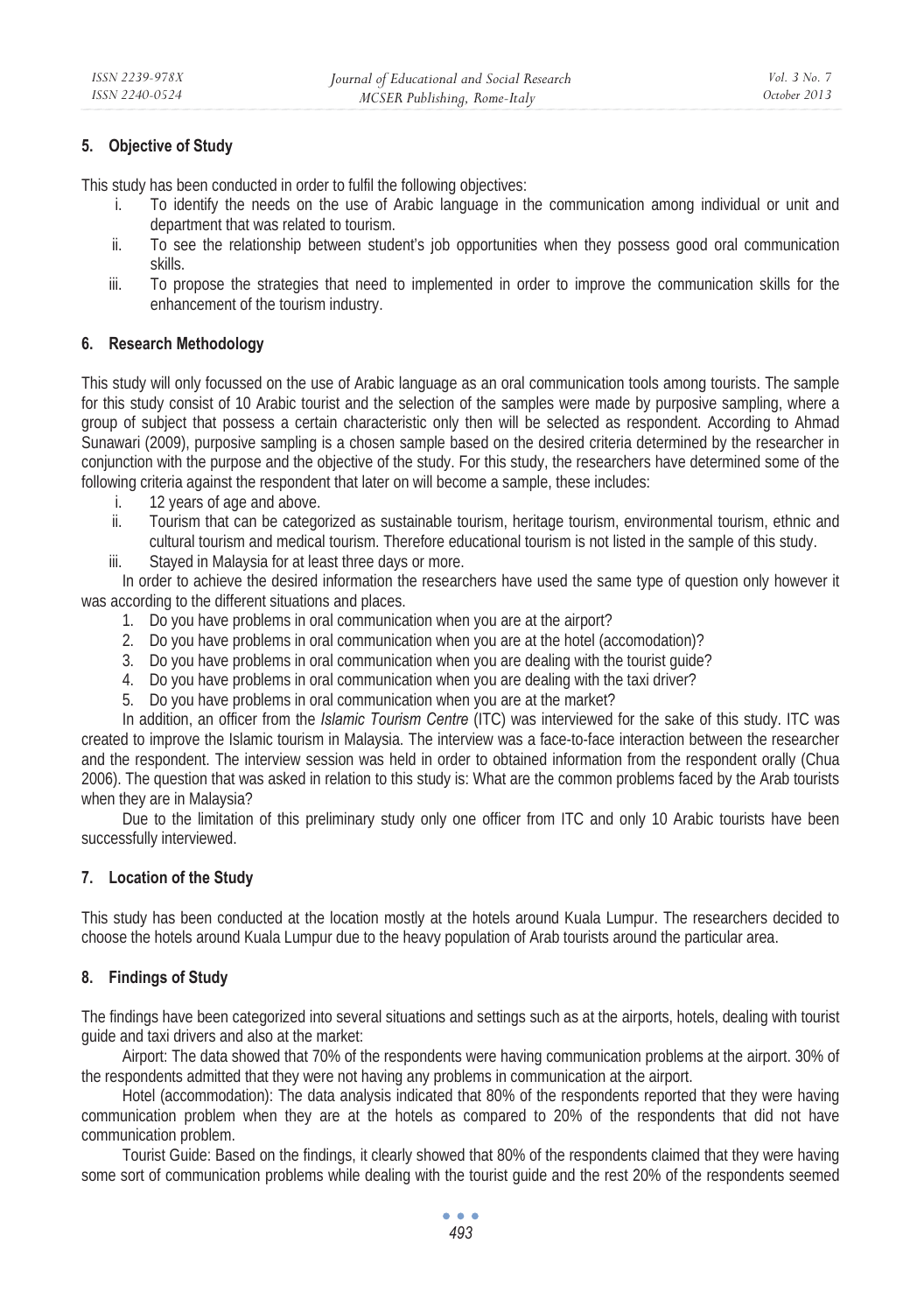| ISSN 2239-978X | Journal of Educational and Social Research | Vol. 3 No. 7 |
|----------------|--------------------------------------------|--------------|
| ISSN 2240-0524 | MCSER Publishing, Rome-Italy               | October 2013 |

not to have any problem while dealing with the tourist guide.

Taxi Driver: 90% of the respondents stated that they were having communication problem while dealing with taxi drivers and only 10% of them who did not have any problems dealing with taxi drivers.

Market : The findings showed that 80% of the respondent were indeed having communication problems while shopping but the rest 20% of respondents did not having any communication problem while shopping at the market.

The above findings also indicated that the skills in Arabic language are very important and those who were involved in tourism sectors should be able to possess the skills especially the Malaysian citizen so that they can communicate in Arabic better.

Based on the interview with an officer from ITC, he claimed that among the common problems faced by the Arab tourists are:

- i. Lack of hotel staff that can communicate in Arabic.
- ii. No Arabic channel at the hotel.
- iii. Tourist guide with low proficiency in Arabic
- iv. Taxi drivers cannot speak Arabic.
- v. Tourist police cannot communicate in Arabic
- vi. Lack of signboard in Arabic

This study showed that the use of Arabic language is very important especially in a communication at certain places as well as in certain situations such as at the hotel, market, airport and also in the form of signboards and brochures. Therefore, graduates from higher learning institutions were needed to tackle the problems.

#### **9. Discussion of Finding**

Based on the preliminary study conducted in the form of survey and interview, it was very important for those who were related in tourism sectors that dealed with Arab tourists to improve their Arabic skills. Most of the Arab tourists arrived in Malaysia by Kuala Lumpur International Airport (KLIA) and that was the place where they eventually started their first perception about Malaysia. The services whether in the form of Arabic signboards or effective Arabic communication should be taken into consideration. According to the interview with an officer from the ITC, it shows that many Arab tourists who visited this country cannot speak in English. Ahmad Shuib (1989) stated, the development of tourism industry depended on many contributing factors such as ease of access, good infrastructures and also recreational facilities. It has been proven that the proficiency in Arabic language played an important role that contributed to the smooth communication and also when dealing with Arab tourists. The same goes to the other infrastructure facilities such as signboards and also brochures in Arabic. The information portrayed in the signboards and brochures needs to be grammatically correct (phonetic and phonology), especially when its related to the name of places (local name). Otherwise, the pronunciation will become weird and not so accurate in terms of describing any local area or any local tourist attraction spot. Furthermore, local people will not be able to help foreign tourist when they cannot even pronounce the correct name of the place that they were looking for. Muhammad Fauzi (2010)

This study also found out that it was very hard for the Arab tourists to get information at the hotels using the Arabic language; due to lack of professional staff that possesses high proficiency in Arabic. Such problem occurred perhaps due to their learning styles at school or higher learning institution. According to a study by Ghazali, Nik Mohd Rahimi, Parilah, Muhammad Arsyad and Wan Haslina (2012), they found out that the textbooks were widely used in Arabic lesson at UiTM. Textbooks based learning however have it own weakness or disadvantage such as : lack of authentic elements, only encourage the formal usage of the language that later on will lead to negative effects on the use of higher cognitive strategies and the students are like bounded solely on the contents from the textbooks that were not really exposed to the current developments.

The use of Arabic language among the tourist guide are also potential in attracting more Arab tourist to come here because tourist guide can be considered as agents in promoting Malaysia to the whole world. Therefore the information about Malaysia especially the historical facts that will be delivered by the tourist guide must be accurate as well as following the desired guidelines. Tourist guide must possess some sort of certificate so that they will be able to deliver the information requested by the tourists in more effective manner. Apart from that, tourist guide needs to improve their language proficiency in the target language so that they will be able to spread the information more clearly and in more comprehensive ways (Zalika, 2009).

For the taxi drivers, only some of them were able to communicate in Arabic. Based on the survey only 10% of the tourists did not have problem dealing with taxi drivers. Ahmad Azmi & Mohd Safar (2009) suggested that proper training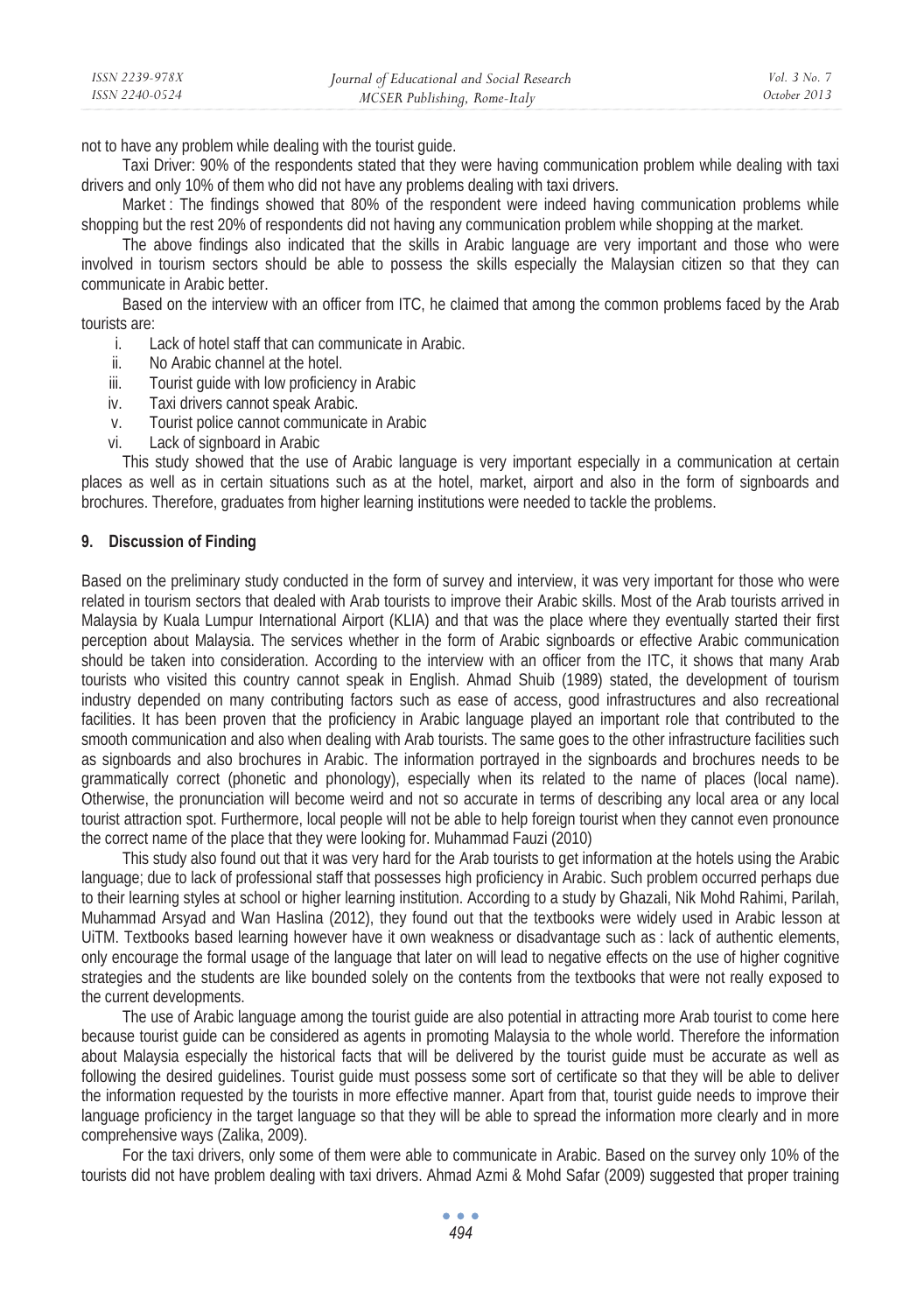| ISSN 2239-978X | Journal of Educational and Social Research | Vol. 3 No. 7 |
|----------------|--------------------------------------------|--------------|
| ISSN 2240-0524 | MCSER Publishing, Rome-Italy               | October 2013 |

should be give to taxi drivers especially on how to deal with Arab tourist. That training could either being conducted by the Malaysian authority or perhaps by the taxi companies. The training should not be limited to the Arabic culture and communication but also improving customer services. Negative feedbacks have been recorded stating that the elements of discrimination in taxi services still occurred among foreign tourists.

This study also indicated that many Arab tourists were having problems during their shopping at the market. Most of them came here for shopping and also to buy Malaysian products, so the market and the shopping complex will become their main destination in Malaysia. For example in Kuala Lumpur, popular tourist attractions include Petaling Street, Central Market, Bukit Bintang and Mid Valley.

The ministry of tourism outlined 12 starting project (EPP) that covered five broad themes in order to fulfil the many needs of tourist, such as shopping lovers, nature lovers, business exploration and whole family vacation. The very first theme was related to the marketing or purchasing which are affordable luxury goods. Into the realization of this theme, three starting project have been identified. Firstly, making Malaysia as a duty free shopping destination for tourism related items. Secondly, by making the Kuala Lumpur City Center and Bukit Bintang as a happening shopping precinct and thirdly by opening another three premium business outlets in Malaysia (Ministry of Tourism). Therefore many aspects need to be improved including the usage and the proficiency in Arabic language among local people especially the merchants or traders at the shopping malls.

#### **10. Significance of Study**

It was hoped that this study will be beneficial by encouraging high school graduates in taking exploration and tourism related courses. Next, promoting proficiency in Arabic among individuals, units and departments related to tourism and also by giving ideas to academicians especially linguists in developing more strategic Arabic language learning methods to towards enhancing the proficiency in Arabic language especially for tourism.

### **11. Suggestions**

Proficiency in Arabic language among individuals or related work force in tourism industry should be stress out during studies at the higher learning institutions and they need to be trained in the actual Arabic language usage rather than just theories. This study suggested that Malaysian Ministry of Higher Education should established courses or Arabic language learning institutes for the purpose of tourism because tourism industry have been giving impacts and long term economical effects to this country. According to Redzuan, Norlida Hanim, Emaliana and Mohd Safar (2011), tourists from West Asia recorded the highest expenses with the amount as much as RM7,968.60, followed by tourists from Australia (RM3, 981.70), United Kingdom (RM 3,699.00) and United States (RM2, 870.50). They also added that the effects of those tourists expenses towards Malaysian economy in overall was higher that the amount that they have spent because of the presence of spilover effects in the economy. This study also suggesting that Ministry of Tourism Malaysia (MOTOUR) to come out with special funds to attract Arab tourists such as the funds for publications and exhibitions, also funds for promotions in Arab countries and lastly for research purposes. For example, a study entitled "Study on Russia's Market-Malaysia Image and Development Strategies" by MOTOUR in its annual report (2009). That particular study was conducted to understand more deeper about the main segments in Russia's market and to plan promotion strategies that will be more focussed based on the most interesting market segments.

This type of study can be done towards Arab countries so that it will attract more Arab tourist to come here and based on the findings of this type of studies we will be able to identify the attractive features that needs to be given more attention and also needs to be improved.

Developing the tourism industry was an appropriate measure especially in this new millennium because going on a vacation in local or abroad has becoming a trend for most community in this world nowadays. It was in parallel with a study by Norlida et. Al in 2010 and she stated that the development of tourism industry in Malaysia were more significance in attracting foreign tourists as compared to foreign direct investment (FDI). World Trade Organization (WTO) predicted that between the year 2010 until 2020, the number of international tourist will increased to as much as 1, 560 millions (WTO 2009). Because of that, we need to improve our promotions in attracting international tourists especially from Arab countries in making Malaysia as a major tourist destination. There were many aspects that need to be concerned and required immediate actions and implementation. As stated by Norzalita, Ahmad Azmi and Tan (2009), there were more than half or 57% of their respondents claimed that Malaysia tourism products were not well managed and also poorly maintained by the involved parties. These includes hygiene and cleanliness, safety, basic facilities,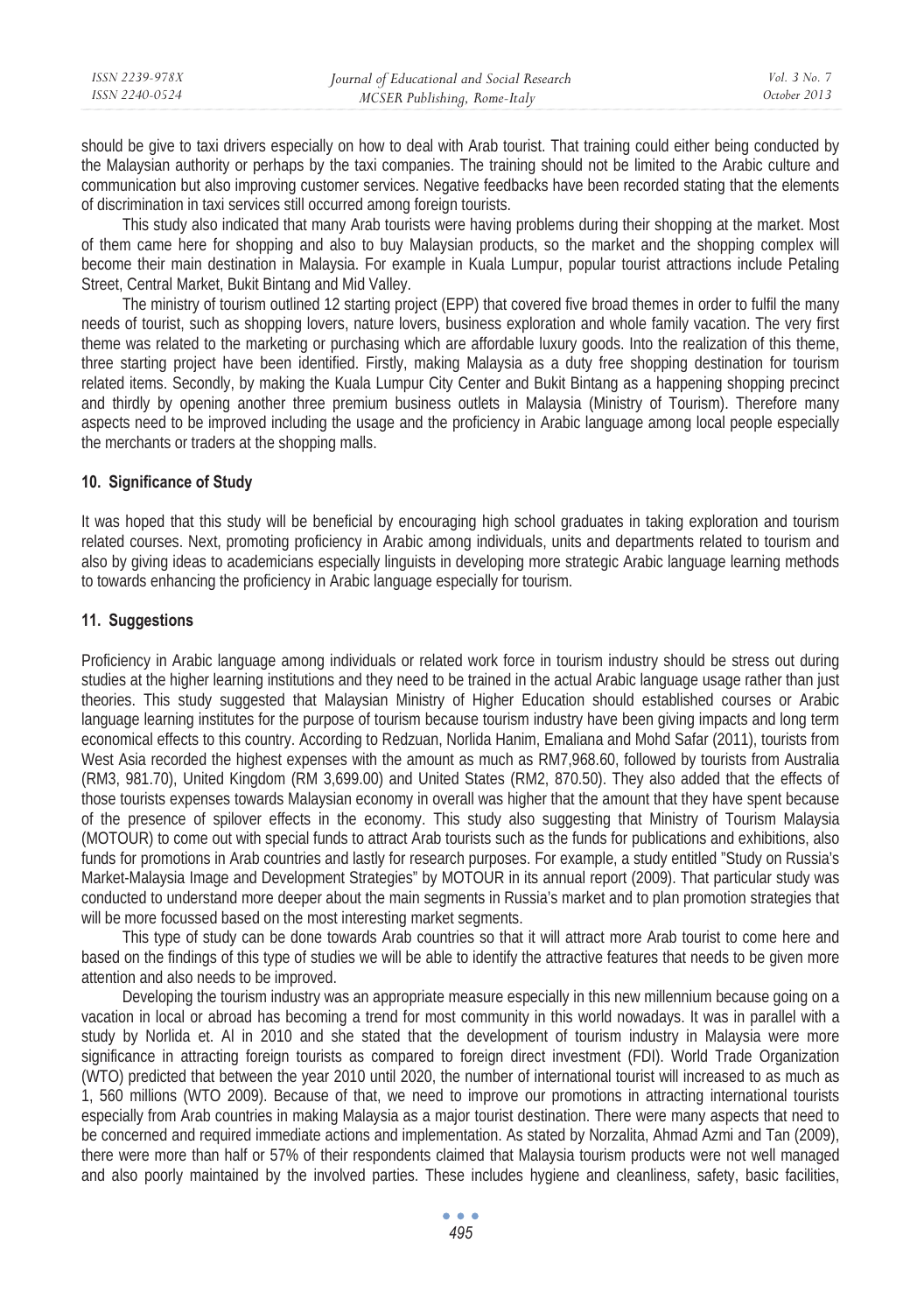accommodations and services offered.

#### **12. Conclusion**

In conclusion based on the study conducted, Arabic language proved to possess a very high potential in tourism industry in order to increase job opportunities, economic growth as well as promoting Malaysia in the eyes of the world. The history recorded that Arabic language once upon a time have became an international language or lingua franca that were used by many travellers throughout their journeys, vacations and explorations. In Malaysian context, Arabic language was not a really foreign language because it has been used since a quite period of time.

Due to the facts that tourists from West Asia possess a sturdy economy and since Malaysia was a country that maintain stability in economy, political and social, tourism sectors was indeed a very high potential to be developed.

It was hoped that the findings of this study will be beneficial for many parties such as higher learning institutions and Motour in planning and promoting the use of Arabic language especially among students and staff or personnel related to tourism.

#### **References**

- Ahmad Azmi Mohd Ariffin & Mohd Safar Hasim (2009). Marketing Malaysia To The Middle East Tourist: Towards A Preferred Inter-Regional Destination. *Internation Journal of Middle East Studies*. Vol. 1(1).pp. 43-58.
- Ahmad Shuib Omar & Noor Aziz Mohd Noor (1989). The Analysis on the Demand of Tourism in Malaysia. *Pertanika* 12(3), pp. 425-432.
- Ahmad Sunawari Long (2009). *Introduction to the Research Methodology in Islamic Studies*. Bangi: Department of Ushuluddin and Philoshopy, Faculty of Islamic Studies, UKM.
- Azman Che Mat, Azman Zakaria & Kamaruzaman Jusoff (2009). The Importance of Arabic Language in Malaysia Tourism Industry: Trends during 1999-2004. *Canadian Social Science*. vol. 5. No. 4.pp. 12-17.
- Badaruddin Mohamed & Nikmatul Adha Nordin (2007). *Tourism Planning*. Kuala Lumpur: Dewan Bahasa dan Pustaka.
- Badaruddin Mohamed (2008). *Sustainable Tourism*. Kuala Lumpur: Dewan Bahasa dan Pustaka.
- Bramwell, B. and B. Lane ( 1993). International and Sustainable Tourism: The Potential and the Pitfalls. *Journal Of sustainable Tourism 1 (2), 71-80*
- Chua, Yan Piaw. (2006). *Research Methodology and Statistic*. Mc Graw Hill Education.
- Ghazali Yusri, Nik Mohd Rahim , Parilah M. Shah, Muhammad Arsyad Abdul Majid & Wan Haslina Wah (2012)*.*The Use Of Learning Materials In Arabic Courses*. GEMA Online™ Journal of Language Studies 12(1).* 215-233.
- Ghazali Yusri, Nik Mohd Rahimi & Parilah M. Shah (2010). Student's attitude towards the learning of oral Arabic skills at MARA University (UiTM). *GEMA Online™ Journal of Language Studies*, *10*(3), 15-33.
- Hazlin Binti Jamari (2007). *Study on Malaysian Tourism Center (MTC) as the Tourist Information Center by Looking at Responses Among Travelling Agencies.* Faculty of Built Environment. (Unpublished Master Thesis).Universiti Teknologi Malaysia.
- Kurt A. Stahura, Tony L. Henthorne, Babu P. George, Eugene Soraghan (2012) "Emergency planning and recovery for terror situations: an analysis with special reference to tourism", *Worldwide Hospitality and Tourism Themes, Vol. 4 Iss: 1, pp.48 – 58*
- Lazim Omar (2000). *Teaching and Learning of Arabic Language for Specific Purposes: Needs Analysis in Malaysia*. Kuala Terengganu: Islamic College of Sultan Zainal Abidin (KUSZA)
- Mohd. Azidan Abdul Jabar (2008). Arabic Language and Career Prospect. *Dewan Bahasa* Januari: 18-20.
- Muhammad Fauzi Jumingan (2010). *Erros in Translating the Name of Places in Arabic Tourism Brochure : A Case Study*. My Languge Your Language : Bahasaku Bahasamu. Serdang: Universiti Putra Malaysia. 145-154.
- Nik Farhan Nik Mustafa (2002). Student's Mastery Level on Affixes: A Study in UPM. (Unpublished Master Thesis). Universiti Putra Malaysia.
- Norlida Hanim Mohd. Salleh, Redzuan Othman & Tamat Sarmidi ( 2011 ). An Analysis of the Relationships between Tourism Development and Foreign Direct Investment: An Empirical Study in Selected Major Asian Countries. *International Journal of Business and Social Science Vol. 2 No. 17, 250-257*
- Norzalita A. Aziz, Ahmad azmi M. Ariffin dan Tan Wie Vien (2009). Preliminary Study on the Potential of Exploration Tourism for Teen's Market in Malaysia. *Journal of Management 29(2009), 57-74*
- Nurazan Mohmad Rouyan. (2004). Learning Strategies in Learning Arabic Language: A Study at KUSZA. (Unpublished Master Thesis). Universiti Kebangsaan Malaysia
- Redzuan Othman, Norlida Hanim Mohd Salleh, Emaliana Ramli & Mohd Safar Hasim (2011). The Comparison in Visiting Patterns and the Effect of Tourists Expenses Towards Malaysian Economy*. International Journal of West Asian Studies*. 3(1), 29-48.
- Siti Rugayah Tibek, Noor Inayah Yaakob, Wan Kamal Mujani, Kamaruzzaman Yusoff, Hamzani Abdul Hamid, Maznah Ibrahim, Nurhafizah Abu Samah & Siti Nazirah Abidin (SISTI 2011). Medical Tourism in Malaysia: KPJ Healthcare Perspectives Against Medical Tourist From West Asia. *Proceedings Symposium Historal Issues and Islamic Civilization*. Bangi: Universiti Kebangsaan Malaysia. *1023-1034*
- WTO (World Tourism Organization) Yearbook of Tourism Statistics (2009). World Tourism Organization.